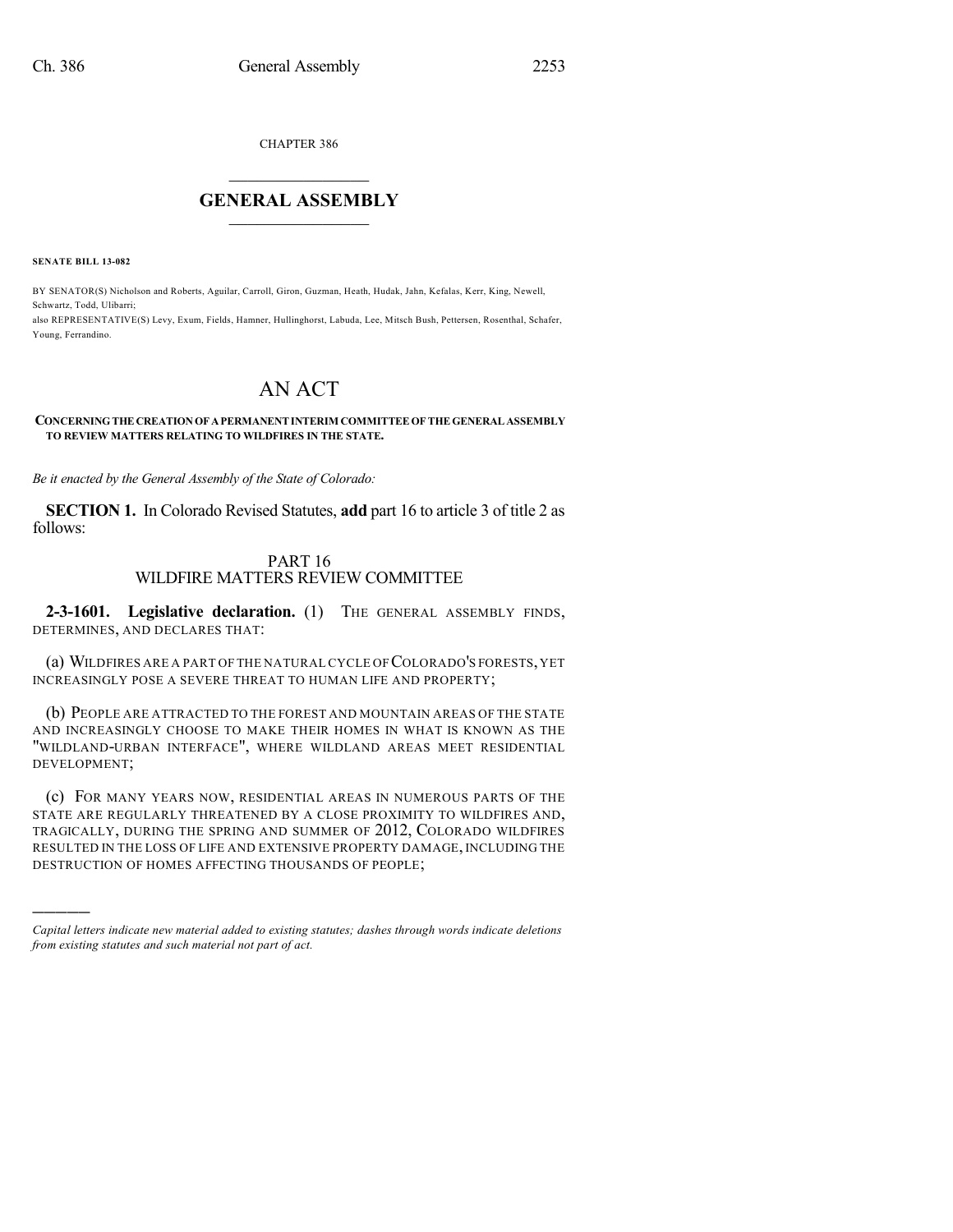(d) SINCE WILDFIRES CAUSE ANNUAL HARM TO MANY AREAS OF THE STATE AND THOSE RESIDING IN SUCH AREAS, WILDFIRE PREVENTION AND MITIGATION IS A MATTER OF EXTREME IMPORTANCE THROUGHOUT THE STATE AND AN ISSUE DEMANDING CRITICAL ATTENTION FROM THE GENERAL ASSEMBLY ON A REGULAR BASIS.

(2) THE PURPOSE OF THIS PART 16 IS TO PROVIDE A PERMANENT INTERIM COMMITTEE AS A FORUM THROUGH WHICH THE GENERAL ASSEMBLY REVIEWS STATE POLICIES AND RESOURCES ADDRESSING WILDFIRE PREVENTION AND MITIGATION AND THE SUCCESSFUL IMPLEMENTATION AND EXECUTION OF SUCH POLICIES. IN CREATING A PERMANENT INTERIM COMMITTEE TO ADDRESS MATTERS RELATING TO WILDFIRES, THE GENERAL ASSEMBLY INTENDS THAT ISSUES RELATING TO WILDFIRE PREVENTION AND MITIGATION RECEIVE SUFFICIENT LEGISLATIVE SCRUTINY AND PUBLIC PARTICIPATION.

**2-3-1602. Wildfire matters review committee - creation - repeal of part.** (1) TO ADDRESS WILDFIRE PREVENTION AND MITIGATION AND TO REVIEW AND PROPOSE LEGISLATION RELATING TO SUCH MATTERS, THE WILDFIRE MATTERS REVIEW COMMITTEE IS HEREBY CREATED, AND IS REFERRED TO IN THIS PART 16 AS THE "COMMITTEE". THE COMMITTEE SHALL MEET AT THE CALL OF THE CHAIR AT LEAST ONCE DURING THE INTERIM OF EACH YEAR TO REVIEW AND TO PROPOSE LEGISLATION OR OTHER POLICY CHANGES RELATING TO WILDFIRE PREVENTION AND MITIGATION AND ALL RELATED MATTERS,INCLUDING,WITHOUT LIMITATION,PUBLIC SAFETY AND FOREST HEALTH ISSUES.THE COMMITTEE MAY CONSULT WITH EXPERTS IN ALL FIELDS RELATING TO WILDFIRE PREVENTION AND MITIGATION AS MAY BE NECESSARY TO ACHIEVE THE OBJECTIVES OF THIS PART 16.ALL PERSONNEL OF ANY STATE AGENCY OR POLITICAL SUBDIVISION OF COLORADO INVOLVED IN WILDFIRE PREVENTION AND MITIGATION, INCLUDING THE COLORADO DEPARTMENT OF PUBLIC SAFETY AND THE COLORADO STATE FOREST SERVICE, SHALL COOPERATE WITH THE COMMITTEE AND WITH ANY PERSONS ASSISTING THE COMMITTEE IN CARRYING OUT ITS DUTIES PURSUANT TO THIS SECTION. ON THE EFFECTIVE DATE OF THIS SUBSECTION (1), ANY REMAINING POWERS,DUTIES,AND RESPONSIBILITIES DELEGATED TO AND POSSESSED BY THE LOWER NORTH FORK WILDFIRE COMMISSION CREATED IN SECTION 2-2-1702 (1) ARE HEREBY TRANSFERRED TO THE COMMITTEE.

(2) THE COMMITTEE CONSISTS OF TEN MEMBERS OF THE GENERAL ASSEMBLY SELECTED AS FOLLOWS:

(a) FIVE MEMBERS FROM THE SENATE, THREE APPOINTED BY THE PRESIDENT OF THE SENATE AND TWO APPOINTED BY THE MINORITY LEADER OF THE SENATE;

(b) FIVE MEMBERS FROM THE HOUSE OF REPRESENTATIVES, THREE APPOINTED BY THE SPEAKER OF THE HOUSE OF REPRESENTATIVES AND TWO APPOINTED BY THE MINORITY LEADER OF THE HOUSE OF REPRESENTATIVES.

(3) APPOINTING AUTHORITIES SHALL MAKE THEIR ORIGINAL APPOINTMENTS TO THE COMMITTEE NOT LATER THAN JULY 1, 2013. TERMS OF SERVICE ON THE COMMITTEE ARE FOR TWO YEARS. THE TERMS OF ORIGINAL APPOINTEES TO THE COMMITTEE TERMINATE ON THE CONVENING DATE OF THE FIRST REGULAR SESSION OF THE SEVENTIETH GENERAL ASSEMBLY. THEREAFTER, THE TERMS OF MEMBERS OF